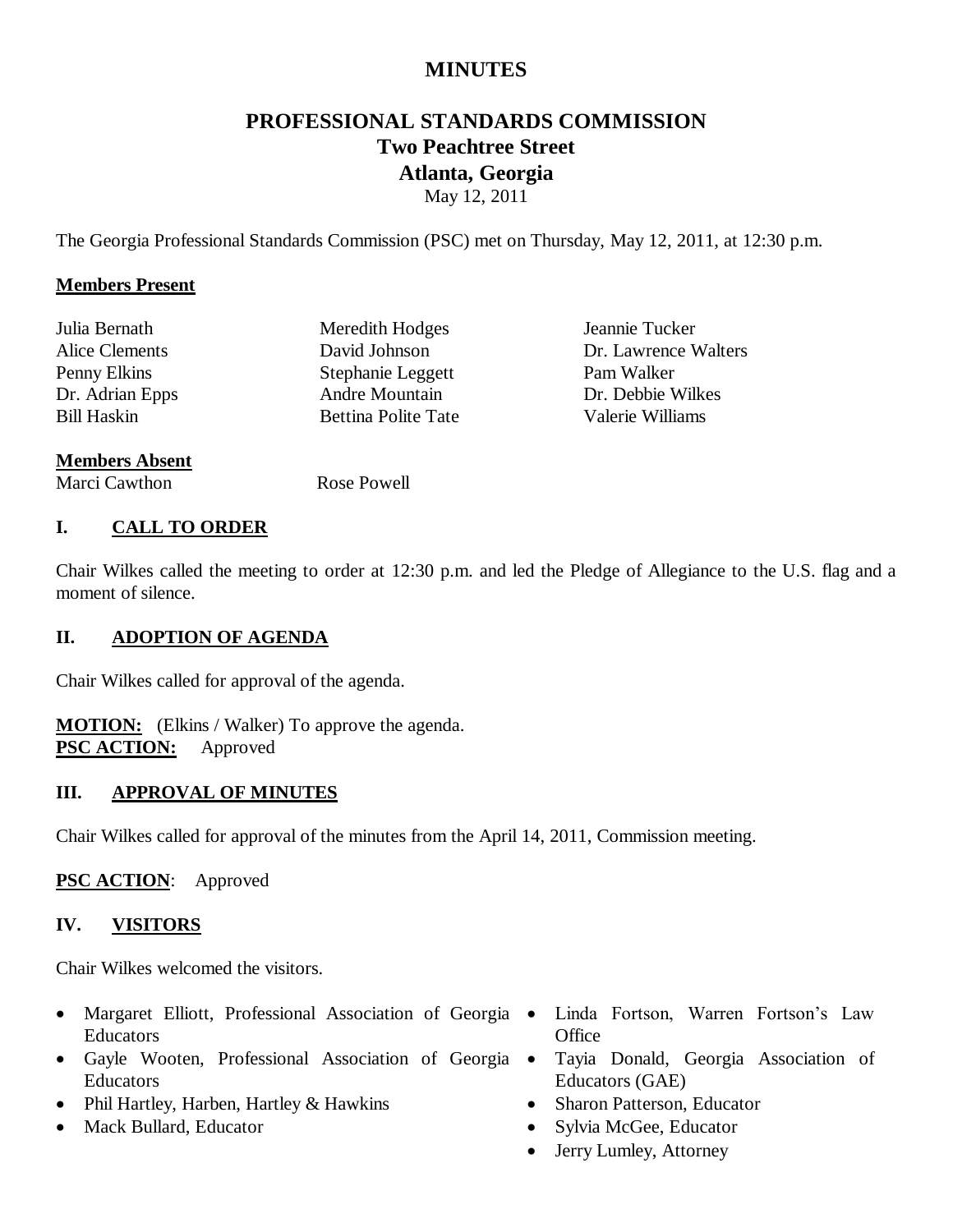## **V. COMMITTEE REPORTS**

#### **A. Ethics and Professional Conduct --Recommendations and Actions on Cases**

Commissioner Pam Walker of the Educator Ethics Review Committee (EERC), gave a preliminary review of the Cases.

1. Ms. Walker reported that the Committee reviewed 39 *Probable Cause* cases during its May 12, 2011, meeting and brought the following recommendations on behalf of the Committee:

| <b>CASE</b>     | <b>STANDARDS</b><br><b>VIOLATED</b> | <b>RECOMMENDATION</b> |
|-----------------|-------------------------------------|-----------------------|
| 10-9-322        | 1,4,9                               | Reprimand             |
| 10-10-399       | 2,10                                | Revoke                |
| 10-10-400       | 2,10                                | Revoke                |
| 10-11-452       | 5,10                                | <b>NPC</b>            |
| 10-11-470       | 4,5,10                              | Suspend - 45 days     |
| 10-11-495       | 5,10                                | Suspend - 10 days     |
| 10-11-508       | 11                                  | <b>NPC</b>            |
| $10 - 11 - 510$ | 7,10,DoE                            | Suspend - 10 days     |
| 10-11-530       | 2,10                                | Reprimand             |
| 10-11-538       | $7,10,$ DoE                         | Reprimand             |
| 10-12-556       | 1,3,10                              | Suspend - 1 Year      |
| 10-12-560       | 3,10                                | Suspend - 1 Year      |
| 10-12-608       | 10                                  | Suspend - 90 days     |
| $11 - 1 - 665$  | 10,11                               | Suspend - 90 days     |
| $11 - 1 - 682$  | 7,10                                | Suspend - 5 days      |
| $11 - 1 - 698$  | $\overline{4,}7,10,\text{DoE}$      | Reprimand             |
| $11 - 1 - 699$  | 4,7,10,DoE                          | <b>NPC</b>            |
| $11 - 1 - 700$  | 4,7,10,DoE                          | <b>NPC</b>            |
| $11 - 1 - 701$  | 4,7,10,DoE                          | Reprimand             |
| $11 - 1 - 702$  | 1,4,7,10,DoE                        | Suspend - 1 Year      |
| 11-1-703        | 4,7,10,DoE                          | <b>NPC</b>            |
| 11-1-704        | 4,7,10,DoE                          | <b>NPC</b>            |
| $11 - 1 - 705$  | 4,7,10,DoE                          | <b>NPC</b>            |
| $11 - 1 - 706$  | 4,7,10,DoE                          | <b>NPC</b>            |
| 11-0-722        | 4,7,10,DoE                          | Reprimand             |
| 11-2-724        | 2,9,10                              | Reprimand             |
| 11-2-729        | $2,10,$ Law                         | Suspend - 10 days     |
| 11-2-734        | 1,10                                | Extend                |
| 11-2-776        | 1,2,5,10                            | Revoke                |
| 11-2-778        | 1,4,10                              | <b>NPC</b>            |
| 11-2-782        | 4,10                                | Reprimand             |
| 11-2-784        | 2,10                                | Suspend - 5 days      |
| 11-3-809        | 5,10                                | Suspend - 1 Year      |
| 11-3-831        | 1,10                                | Suspend - 90 days     |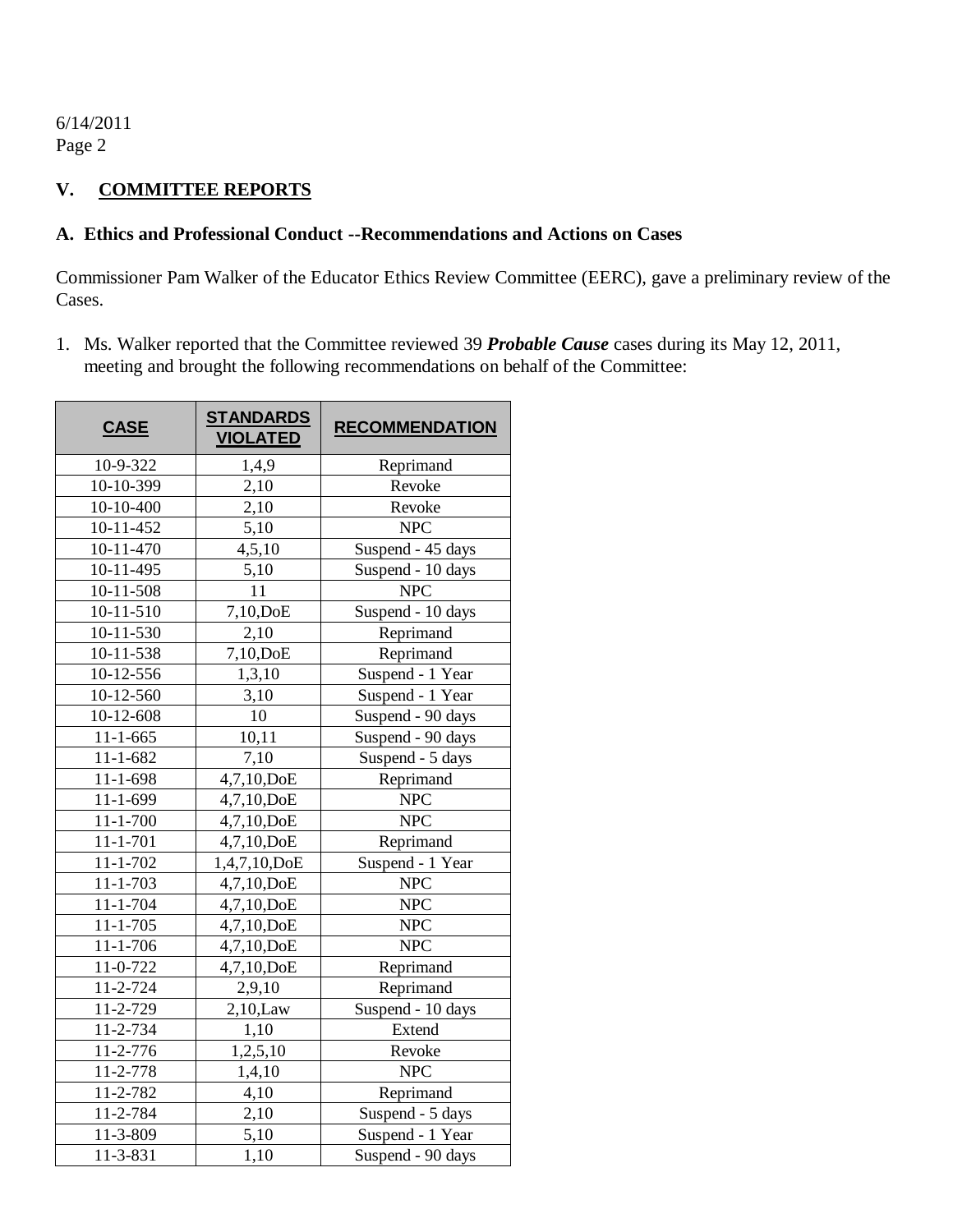| <b>CASE</b> | <b>STANDARDS</b><br><b>VIOLATED</b> | <b>RECOMMENDATION</b> |  |  |  |
|-------------|-------------------------------------|-----------------------|--|--|--|
| $11-3-867$  | 1,10                                | Suspend - 20 days     |  |  |  |
| 11-3-872    |                                     | Reprimand             |  |  |  |
| 11-3-886    | 4,10,11                             | Suspend - 90 days     |  |  |  |
| 11-3-887    | 2,10                                | Suspend - 20 days     |  |  |  |
| 11-3-894    | 3,10                                | Suspend - 1 Year      |  |  |  |

2. Ms. Walker reported that the Educator Ethics Review Committee reviewed 1 *Initial Decision* and brought the following recommendation on behalf of the Committee:

| <u>CASE</u> | <b>STANDARDS</b> | <u>ALJ</u>      | <b>EERC</b>           |
|-------------|------------------|-----------------|-----------------------|
|             | <b>VIOLATED</b>  | <b>SANCTION</b> | <b>RECOMMENDATION</b> |
| 09-2-885    | $1.10^{-7}$      | Reprimand       | Grant                 |

3. Ms. Walker reported that the Educator Ethics Review Committee reviewed 7 *Petitions Issues* and brought the following recommendations on behalf of the Committee:

| <b>CASE</b>    | <b>PREVIOUS</b><br><b>SANCTION</b>   | <b>EERC</b><br><b>RECOMMENDATION</b> |
|----------------|--------------------------------------|--------------------------------------|
| $10 - 8 - 152$ | Denial<br>March<br>2007              | Grant                                |
| 10-11-545      | Revocation<br>May 2004               | Grant                                |
| $11 - 1 - 645$ | Revocation<br>Jan. 2005              | Grant                                |
| $11 - 1 - 650$ | Revocation<br>March 2004             | Extend                               |
| $11 - 1 - 687$ | Voluntary<br>Surrender<br>March 2004 | Grant                                |
| 11-3-826       | Revocation<br>June 2003              | Grant                                |
| 11-4-1020      | Denial<br>January 2002               | Grant                                |

4. Ms. Walker reported that the Educator Ethics Review Committee reviewed 6 *Settlement Agreements* and brought the following recommendations on behalf of the Committee: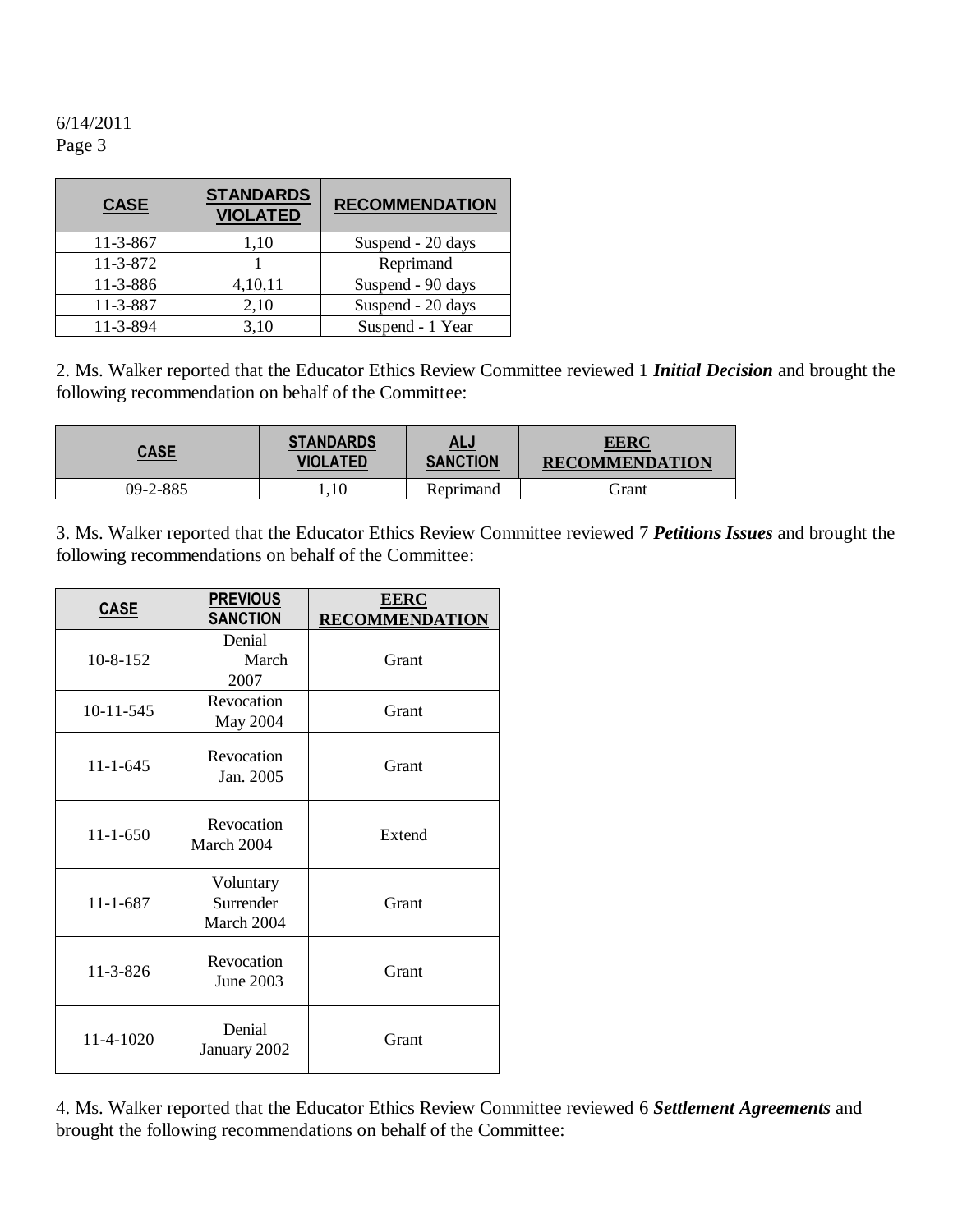| <b>CASE</b> | <b>SANCTION</b>      | <b>EERC</b><br><b>RECOMMENDATION</b> |
|-------------|----------------------|--------------------------------------|
| $10-9-321$  | Reprimand            | Accept                               |
| 10-10-349   | Suspension - 10 days | Accept                               |
| 10-11-466   | Suspension - 90 days | Accept                               |
| 10-11-477   | Suspension - 20 days | Accept                               |
| 10-11-486   | Suspension - 90 days | Accept                               |
| 10-11-487   | Suspension - 20 days | Accept                               |

5. Ms. Walker reported that the Educator Ethics Review Committee reviewed 22 *Negotiated Settlement Agreements* and brought the following recommendations on behalf of the Committee:

|               | <b>NEGOTIATED</b>  | <b>EERC</b>           |
|---------------|--------------------|-----------------------|
| <b>CASE</b>   | <b>SANCTION</b>    | <b>RECOMMENDATION</b> |
| $08 - 7 - 29$ | Reprimand          | Accept                |
| 08-9-308      | Suspend - 5 days   | Accept                |
| $09 - 7 - 47$ | <b>NPC</b>         | Accept                |
| $09 - 7 - 48$ | <b>NPC</b>         | Accept                |
| 09-7-49       | <b>NPC</b>         | Accept                |
| $09 - 7 - 50$ | Suspend - 5 days   | Accept                |
| $09 - 7 - 99$ | Suspend - 60 days  | Accept                |
| 09-10-382     | Suspend - 6 months | Accept                |
| 09-11-555     | Revocation         | Accept                |
| 10-4-1017     | Suspend - 45 days  | Accept                |
| 10-4-1041     | Suspend - 90 days  | Accept                |
| 10-4-1095     | Suspend - 1 Year   | Accept                |
| 10-4-1096     | Suspend - 1 Year   | Accept                |
| 10-4-1105     | Reprimand          | Accept                |
| 10-5-1204     | Suspend -55 days   | Accept                |
| 10-5-1232     | Suspend - 1 Year   | Accept                |
| 10-6-1255     | Suspend - 30 days  | Accept                |
| 10-6-1264     | Reprimand          | Accept                |
| $10 - 7 - 23$ | Reprimand          | Accept                |
| $10 - 7 - 38$ | Suspend - 20 days  | Accept                |
| 10-7-98       | Reprimand          | Accept                |
| 10-9-299      | <b>NPC</b>         | Accept                |

#### 6. **VOLUNTARY SURRENDERS**

The Commission reviewed 3 *Voluntary Surrenders* in which an Educator/Applicant voluntarily accepted a sanction of Revocation or Denial prior to the submission of an investigative case summary for a Probable Cause Determination.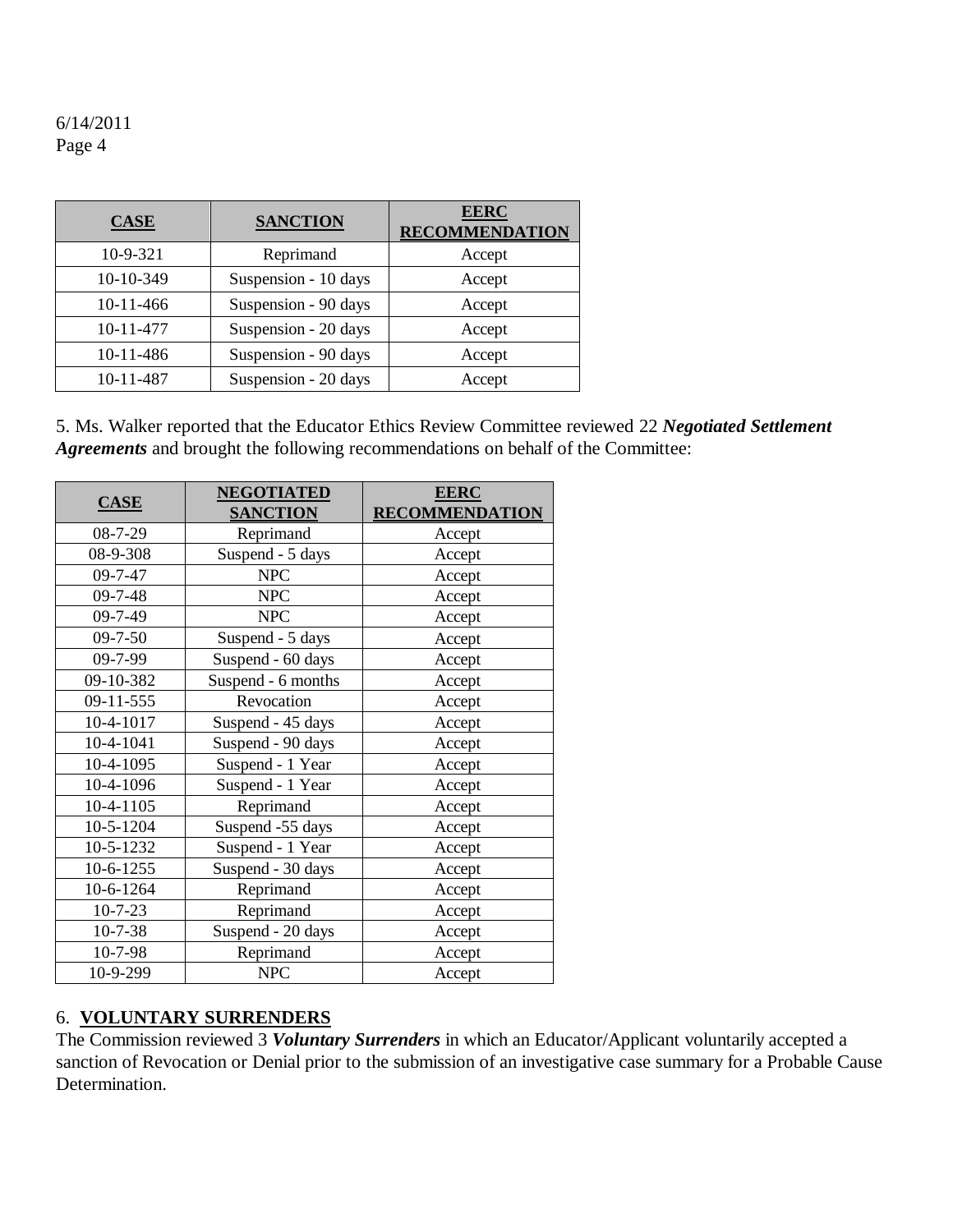| <b>CASE</b>    | <b>STANDARDS</b><br><b>VIOLATED</b> | <b>SANCTION</b> | <b>EERC</b><br><b>RECOMMEND</b> |
|----------------|-------------------------------------|-----------------|---------------------------------|
| $10 - 8 - 147$ | 2, 5, 10                            | Revocation      | Accept                          |
| $11 - 1 - 693$ | 2.10                                | Revocation      | Accept                          |
| $11 - 3 - 830$ | 2.10                                | Revocation      | Reject                          |

## 7. **OTHER BUSINESS**

The Educator Ethics Review Committee recommended approval of the *Other Business Report* as follows:

| CASE        | <b>PREVIOUS</b><br><b>SANCTION</b> | <b>EERC RECOMMEND</b>                      |
|-------------|------------------------------------|--------------------------------------------|
| 09-10-385   | Advise                             | NPC                                        |
| 09-10-386   | Advise                             | NPC                                        |
| 09-10-387   | Advise                             | NPC.                                       |
| $10-10-442$ | Advise                             | Expand - to include inappropriate language |

8. The Educator Ethics Review Committee recommended approval of the *Preliminary Investigative Determination Report* consisting of 39 new complaints received during the months of April and May 2011:

### 9. **EXTENSIONS – PRELIMINARY INVESTIGATIVE DETERMINATIONS**

The Educator Ethics Review Committee recommended approval of the 38 Extensions - Preliminary Investigative Determinations consisting of the following:

| $11 - 3 - 896$ | 11-3-901 | 11-4-917       | $11 - 4 - 962$ | 11-4-967 | 11-4-975 | $11 - 4 - 980$ | 11-4-985 |
|----------------|----------|----------------|----------------|----------|----------|----------------|----------|
| $11 - 3 - 897$ | 11-3-902 | $11 - 4 - 918$ | $11 - 4 - 963$ | 11-4-968 | 11-4-976 | 11-4-981       | 11-4-986 |
| $11 - 3 - 898$ | 11-3-903 | 11-4-959       | 11-4-964       | 11-4-972 | 11-4-977 | 11-4-982       | 11-4-987 |
| $11 - 3 - 899$ | 11-4-915 | 11-4-960       | $11 - 4 - 965$ | 11-4-973 | 11-4-978 | 11-4-983       |          |
| $11 - 3 - 900$ | 11-4-916 | 11-4-961       | $11 - 4 - 966$ | 11-4-974 | 11-4-979 | 11-4-984       |          |

#### 10. **EXTENSIONS - INVESTIGATIONS**

The Educator Ethics Review Committee recommended granting and *Investigative Extension* to the following 89 cases:

|     | 10-6-1398      | 14. | $10 - 11 - 511$ | 27. | 10-12-569   | 40. | 10-12-624      | 53. | 11-1-681       | 66. | $11 - 1 - 714$ | 79. | $11 - 2 - 735$ |
|-----|----------------|-----|-----------------|-----|-------------|-----|----------------|-----|----------------|-----|----------------|-----|----------------|
| 2.  | 10-7-0034      | 15. | $10-11-512$     | 28. | $10-12-585$ | 41. | $10-12-625$    | 54. | $11 - 1 - 690$ | 67. | $11 - 1 - 715$ | 80. | $11 - 2 - 736$ |
| 3.  | $10 - 8 - 117$ | 16. | $10-11-513$     | 29  | 10-12-591   | 42. | 10-12-632      | 55. | $11 - 1 - 694$ | 68. | $11 - 1 - 716$ | 81. | 11-2-737       |
| 4.  | $10 - 8 - 148$ | 17. | $10-11-514$     | 30. | 10-12-593   | 43. | $11 - 1 - 642$ | 56. | $11 - 1 - 695$ | 69. | $11 - 1 - 717$ | 82. | $11 - 2 - 743$ |
| 5.  | $10 - 8 - 149$ | 18. | $10-11-515$     | 31. | $10-12-596$ | 44. | $11 - 1 - 643$ | 57. | $11 - 1 - 696$ | 70. | $11 - 1 - 718$ | 83. | $11 - 2 - 775$ |
| 6.  | $10 - 8 - 150$ | 19. | 10-11-544       | 32. | $10-12-598$ | 45. | $11 - 1 - 646$ | 58. | 11-1-697       | 71. | $11 - 1 - 719$ | 84. | 11-2-793       |
| 7.  | $10 - 8 - 168$ | 20. | $10-12-553$     | 33. | $10-12-606$ | 46. | $11 - 1 - 648$ | 59. | $11 - 1 - 707$ | 72. | $11 - 1 - 720$ | 85. | 11-2-794       |
| 8.  | $10 - 8 - 180$ | 21. | $10-12-554$     | 34  | $10-12-607$ | 47. | $11 - 1 - 654$ | 60. | $11 - 1 - 708$ | 73. | $11 - 1 - 721$ | 86. | $11 - 2 - 801$ |
| 9.  | $10-9-331$     | 22. | 10-12-558       | 35. | $10-12-611$ | 48. | $11 - 1 - 659$ | 61. | $11 - 1 - 709$ | 74. | $11 - 2 - 725$ | 87. | $11 - 3 - 844$ |
| 10. | 10-11-478      | 23. | $10-12-562$     | 36. | $10-12-614$ | 49. | $11 - 1 - 662$ | 62. | 11-1-710       | 75. | $11 - 2 - 726$ | 88. | $11 - 3 - 875$ |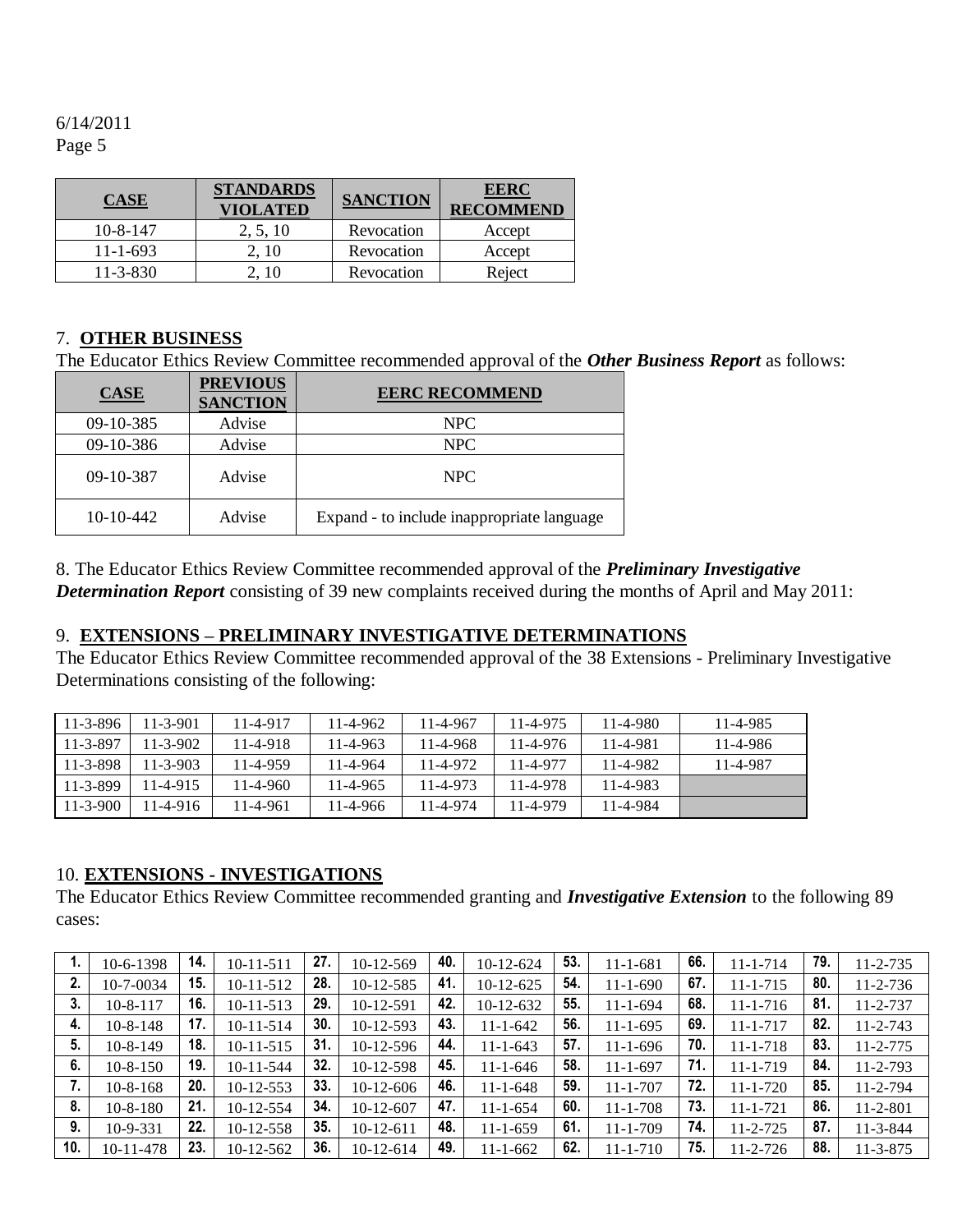| 11. | $10-11-502$     | 24. | 10-12-564   | 37. | $10-12-618$ | 50. | $11 - 1 - 663$ | 63. | $11 - 1 - 711$ | 76. 1 | 11-2-727       | 89. | $11 - 3 - 876$ |
|-----|-----------------|-----|-------------|-----|-------------|-----|----------------|-----|----------------|-------|----------------|-----|----------------|
| 12. | $10-11-506$     | 25. | $10-12-565$ | 38. | $10-12-619$ | 51. | $11 - 1 - 673$ | 64. | $11 - 1 - 712$ |       | $11 - 2 - 728$ |     |                |
| 13. | $10 - 11 - 507$ | 26. | 10-12-566   | 39. | $10-12-623$ | 52. | $11 - 1 - 678$ | 65. | $11 - 1 - 713$ | 78.   | $11 - 2 - 734$ |     |                |

### 11. **APPLICATIONS FOR CERTIFICATION REPORT**

The Educator Ethics Review Committee recommended to approve a no probable cause determination on 12 cases reflected on the *Applications for Certification Report*.

## 12. **REVIEW HEARING EXTENSIONS**

The Commission reviewed the *Review Hearing Extensions Report* concerning 1 hearing case. An Administrative Law Judge rendered Initial Decisions on each case referenced in the report. The report indicates that an Order was issued.

## 13. **STUDENT LOAN SUSPENSION / REINSTATEMENTS**

The Commission reviewed the report, which indicated that there were 39 certificates suspended from April 14, 2011 through May 12, 2011. The Commission was also advised that there were 13 certificates that had been reinstated because restitution is now being made on those student loans. The Commission was also advised that there were 16 issues where notification had been received to suspend but releases were received prior to the actual suspension being implemented. Restitution is now being made on those student loans.

#### 14. **FINAL DECISIONS BY OPERATION OF LAW**

The Commission reviewed the report, which advised of 6 cases now closed without an appeal for a hearing before an Administrative Law Judge. The report also advised that there were 2 cases closed without an appeal for a review hearing before the Commission.

Chair Wilkes called for approval of the Educator Ethics Review Committee report as presented by Pam Walker. **PSC ACTION:** Approved

Abstention: Dr. Penny Elkins and Andre Mountain – Case # 09-10-385, 09-10-386, 09-10-387 / Julia Bernath Case # 09-10-387 / Dr. Larry Walters Case # 11-3-886 / Bettina Tate Case # 10-4-1095, 10-4-1096 / Stephanie Leggett Case # 11-4-977

#### **Probable Cause Case # 10-11-470**

**MOTION**: (Leggett / Walker) To accept the EERC recommendation of a 45 day Suspension. **PSC ACTION:** Approved Opposed: David Johnson

#### **Probable Cause Case # 11-3-831**

**MOTION**: (Johnson / Tucker) To accept the EERC recommendations as presented. **PSC ACTION:** Approved

#### **Other Business – Negotiated Consent Cases to Discuss**

**MOTION**: (Johnson / Tucker) To accept the EERC recommendation of a 90 day Suspension. **PSC ACTION:** Approved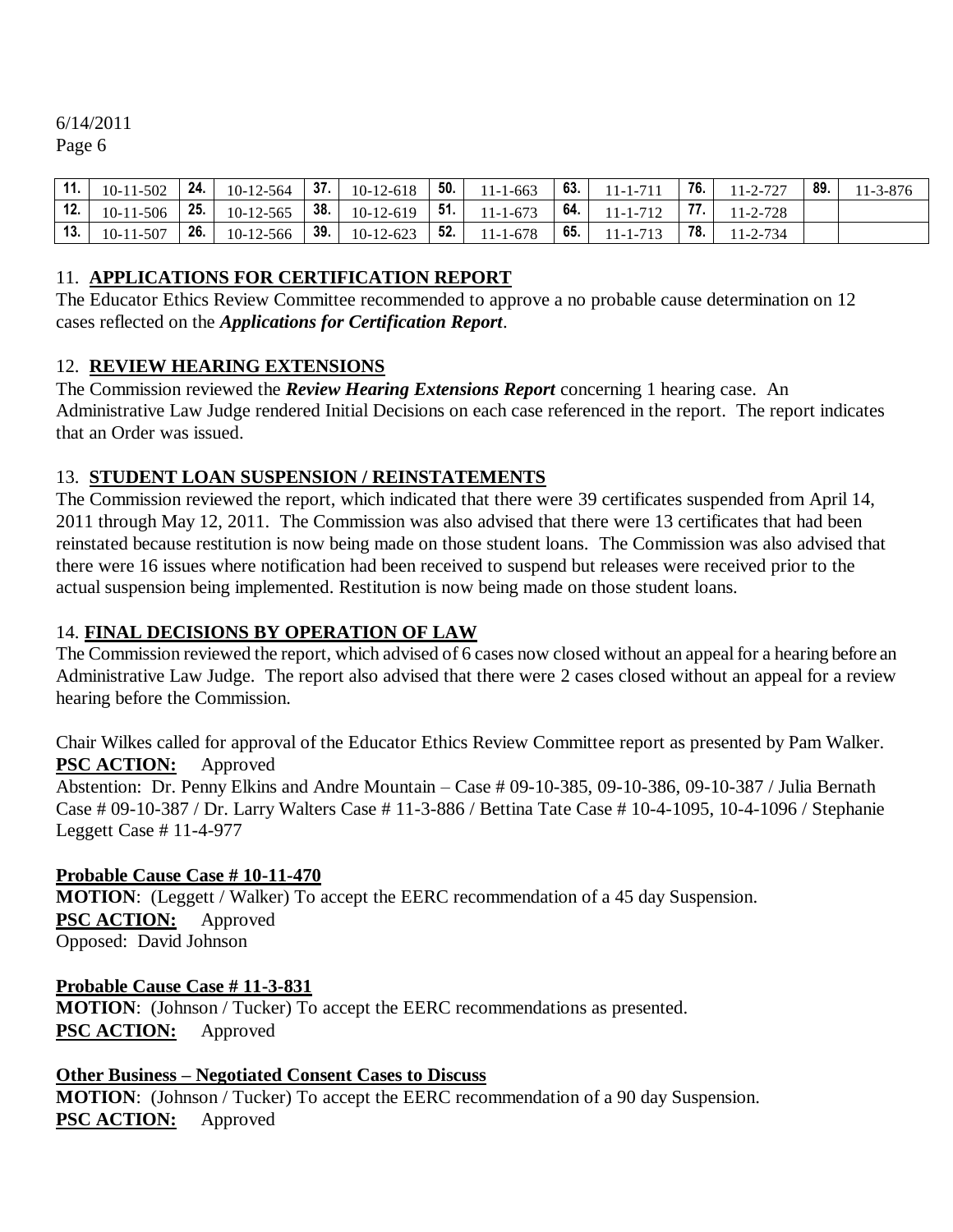### **B. Educator Preparation Standing Committee**

Committee Chair, Dr. Penny Elkins, presented the following report of the Educator Preparation Standing Committee:

| <b>DEVELOPMENTAL APPROVAL PROGRAMS</b> |                                                                                                                                                                                                                                                                                                                                  |
|----------------------------------------|----------------------------------------------------------------------------------------------------------------------------------------------------------------------------------------------------------------------------------------------------------------------------------------------------------------------------------|
| <b>Institution 10105</b>               | The Committee recommends Developmental Approval for the professional<br>education unit and the following preparation programs:                                                                                                                                                                                                   |
|                                        | Early Childhood Education (P-5; Initial; Baccalaureate; certification<br>only)                                                                                                                                                                                                                                                   |
|                                        | English Education (6-12; Initial; Baccalaureate; certification only)                                                                                                                                                                                                                                                             |
|                                        | History Education (6-12; Initial; Baccalaureate; certification only)                                                                                                                                                                                                                                                             |
|                                        | Mathematics Education (6-12; Initial; Baccalaureate; certification only)                                                                                                                                                                                                                                                         |
|                                        | Music Education (P-12; Initial; Baccalaureate; certification only)                                                                                                                                                                                                                                                               |
|                                        | Science Education (Broad field) (6-12; Initial; Baccalaureate;<br>certification only)                                                                                                                                                                                                                                            |
| <b>Institution 5210</b>                | The Committee recommends Denial of Approval for the following preparation<br>programs:<br>Special Education General Curriculum (P-12; Initial; Baccalaureate;<br>Post-Baccalaureate; M.A.T.)<br>Special Education/Early Childhood Education (P-5; Initial;                                                                       |
|                                        | Baccalaureate; Post-Baccalaureate; M.A.T.)                                                                                                                                                                                                                                                                                       |
| <b>Institution 5270</b>                | The Committee recommends Denial of Approval for the Coaching Endorsement.                                                                                                                                                                                                                                                        |
| <b>PROGRESS REPORT</b>                 |                                                                                                                                                                                                                                                                                                                                  |
| <b>School System 6441</b>              | The Committee recommends that the Progress Report submitted December 1,<br>2010, demonstrates satisfactory progress in addressing the unmet Standard 2 and<br>all areas for improvement cited for the professional education unit and the<br>GaTAPP program. The unmet Standard 2 and all areas for improvement shall<br>remain. |
| <b>REVIEW DEFERRAL REQUESTS</b>        |                                                                                                                                                                                                                                                                                                                                  |
| <b>Institution 5210</b>                | The Committee recommends deferring the Continuing Approval Review for the<br>professional education unit and preparation programs until the Fall 2014<br>semester.                                                                                                                                                               |
| <b>RESA 8724</b>                       | The Committee recommends deferring the Initial Performance Review for the<br>GaTAPP program until the Spring 2012 semester.                                                                                                                                                                                                      |

Chair Wilkes called for approval of the Educator Preparation Committee report as presented by Dr. Penny Elkins.

**PSC ACTION:** Approved